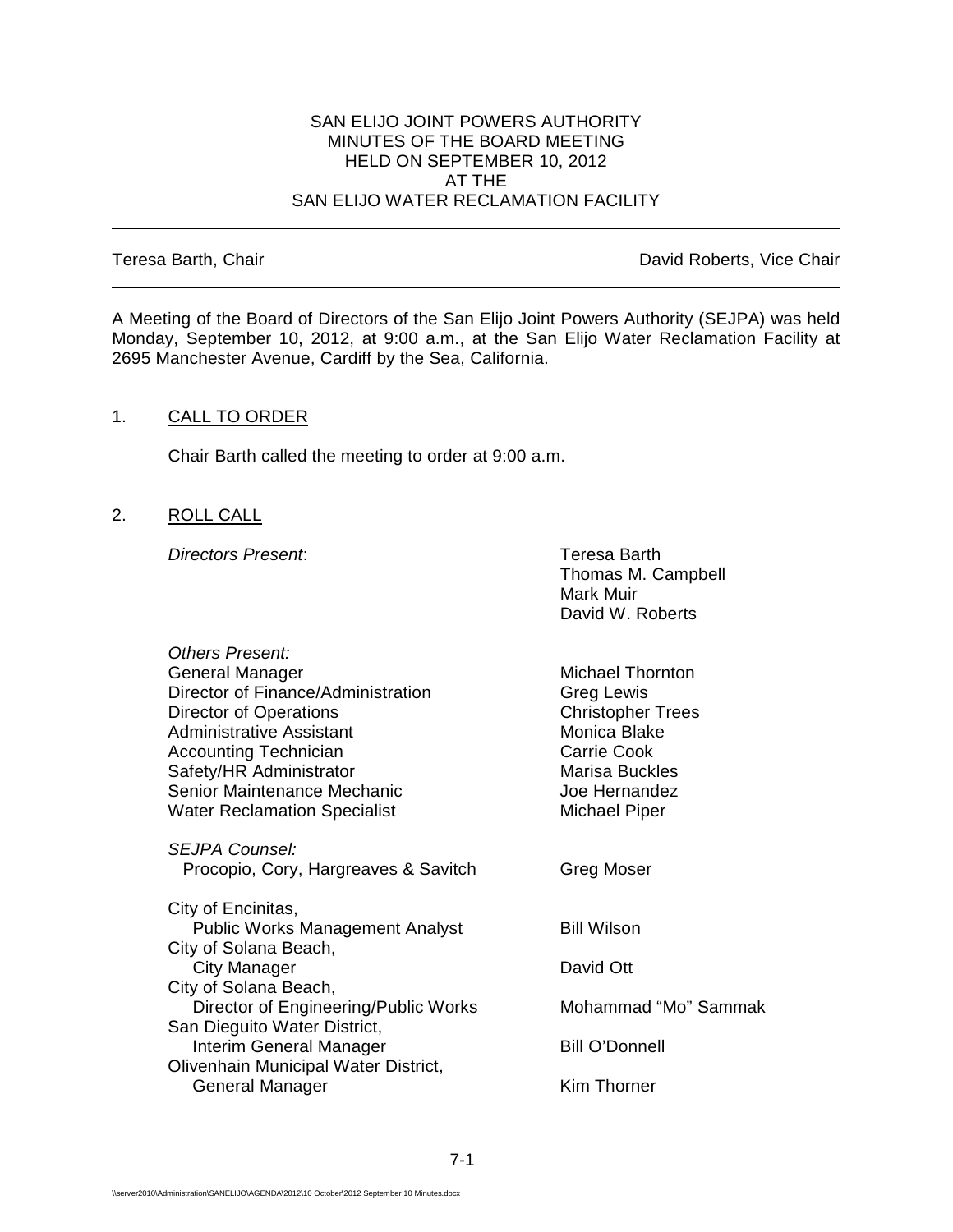Southern California Alliance of Publically Owned Treatment Works, **Executive Director** St. Francis Court HOA Al Evans Lomas Santa Fe Country Club, General Manager **Paul Devine** 

#### 3. PLEDGE OF ALLEGIANCE

Michael Thornton led the Pledge of Allegiance.

#### 4. ORAL COMMUNICATIONS

Al Evans, homeowner from the St. Francis Court HOA, addressed the Board regarding recycled water wholesale pricing and expressed his desire to keep future recycled water prices as low as possible.

#### 5. PRESENTATION OF AWARDS

The General Manager presented Michael Piper, Water Reclamation Specialist, with a Certificate of Recognition for 10 years of continuous service to the SEJPA.

The General Manager recognized Joe Hernandez, Senior Maintenance Mechanic, for 29 years of service, and announced to the Board that Mr. Hernandez is retiring at the end of the month.

John Pastore, Executive Director of the Southern California Alliance of Publically Owned Treatment Works (SCAP), presented General Manager Michael Thornton with a resolution from SCAP commending him for his contribution as SCAP Vice President for five years, and his active role as a SCAP Director and member of the Finance Committee for the past seven years.

#### 6. CONSENT CALENDAR

Moved by Board Member Muir and seconded by Vice Chair Roberts to approve the Consent Calendar with unanimous vote of approval.

Consent Calendar:

| Agenda Item No. 7  | Approval of Minutes for the July 09, 2012 meeting                               |
|--------------------|---------------------------------------------------------------------------------|
| Agenda Item No. 8  | Approval for Payment of Warrants and<br>Monthly<br><b>Investment Report</b>     |
| Agenda Item No. 9  | San Elijo Water Reclamation Facility Treated Effluent<br>Flows - Monthly Report |
| Agenda Item No. 10 | San Elijo Joint Powers Authority Recycled Water Program<br>- Monthly Report     |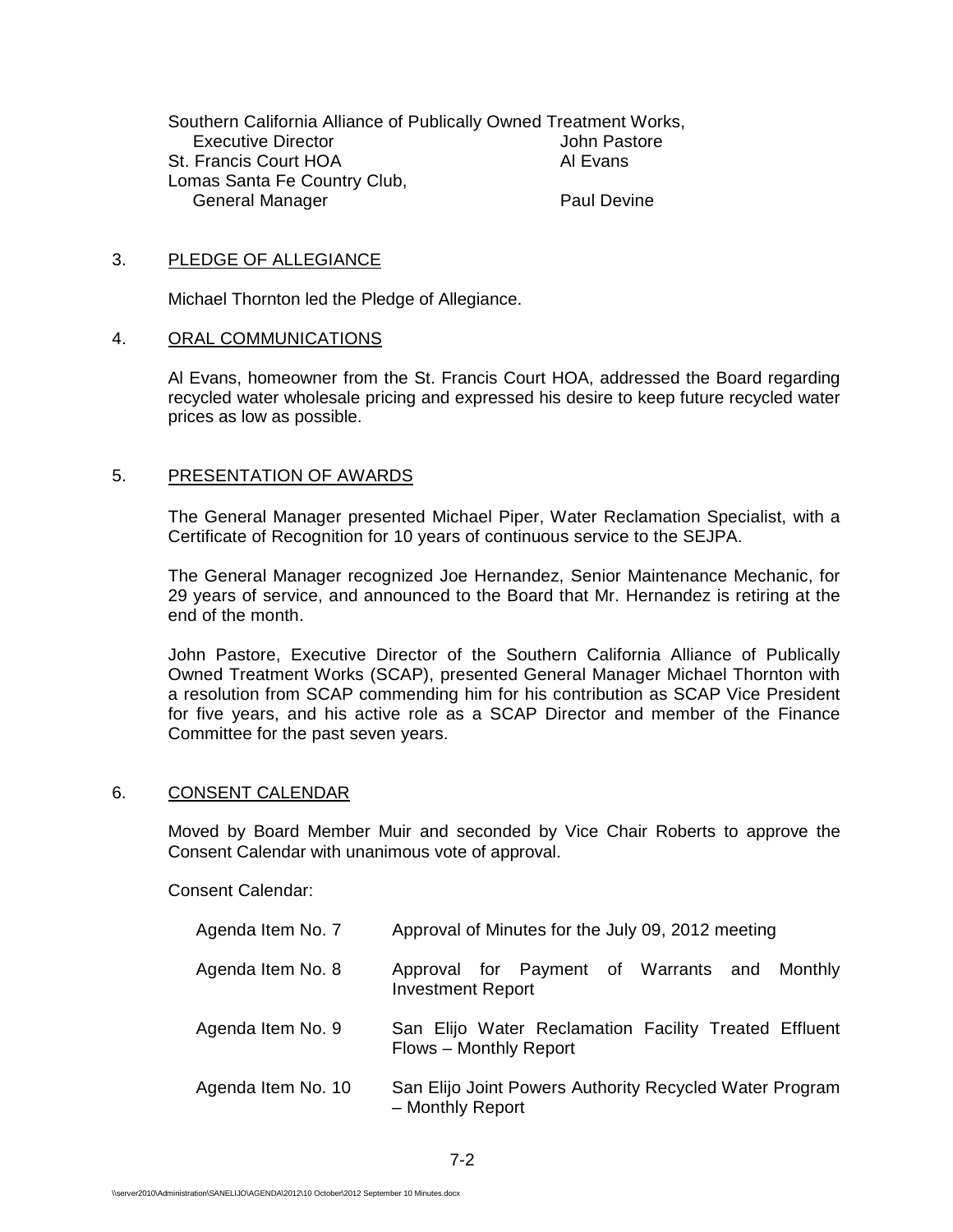Agenda Item No. 11 New Second Tier Plan (Section 20475: Different Level of Benefits Provided for New Employees; Section 21353 2% @ 60 Full Formula and Section 20037 Three-Year Final **Compensation** 

# 12. ITEMS REMOVED FROM CONSENT CALENDAR

**None** 

# 13. SAN ELIJO OCEAN OUTFALL 2012 ANNUAL INSPECTION REPORT

The General Manager stated that the annual Ocean Outfall inspection was conducted in July 2012. The ballasted areas of the pipeline are stable and show no significant signs of movement. The concrete outfall pipe shows no sign of spalling, cracking, or leaking. Anodes on the exposed portholes are in good condition and have greater than 60% remaining life expectancy. In general, the San Elijo Ocean Outfall was found to be in excellent overall condition.

Moved by Board Member Muir and seconded by Vice Chair Roberts to:

1. Accept and File the San Elijo Ocean Outfall Year 2012 Annual Inspection Report prepared by Marine Taxonomic Services, LTS.

Motion carried with unanimous vote of approval.

# 14. RECYCLED WATER WHOLESALE AGREEMENT WITH OLIVENHAIN MUNICIPAL WATER DISTRICT

The General Manager reported that the SEJPA has been in discussions with Olivenhain Municipal Water District (OMWD) in regards to developing a wholesale purchase agreement for water deliveries in the northern portion of the City of Encinitas. It was stated the SEJPA has excess production capacity at its water reclamation facility and OMWD has expressed interest in purchasing recycled water to feed existing infrastructure on Leucadia Boulevard and Quail Gardens Drive. The General Manager presented a proposed wholesale agreement and stated that the financial value of this agreement through the year 2020 at approximately \$450,000.

The Board considered this agenda item and no action was taken.

# 15. STATE BUDGET DECISION TO SUSPEND MANDATED PORTIONS OF THE BROWN ACT

The General Manager stated that the SEJPA complies with the Brown Act and will continue to do so despite the State's suspension of reimbursement for costs related to compliance. The General Manager reported that the SEJPA does not seek reimbursement for these mandates as compliance with Brown Act requirements have been minor and do not justify the accounting cost for reimbursement by the State.